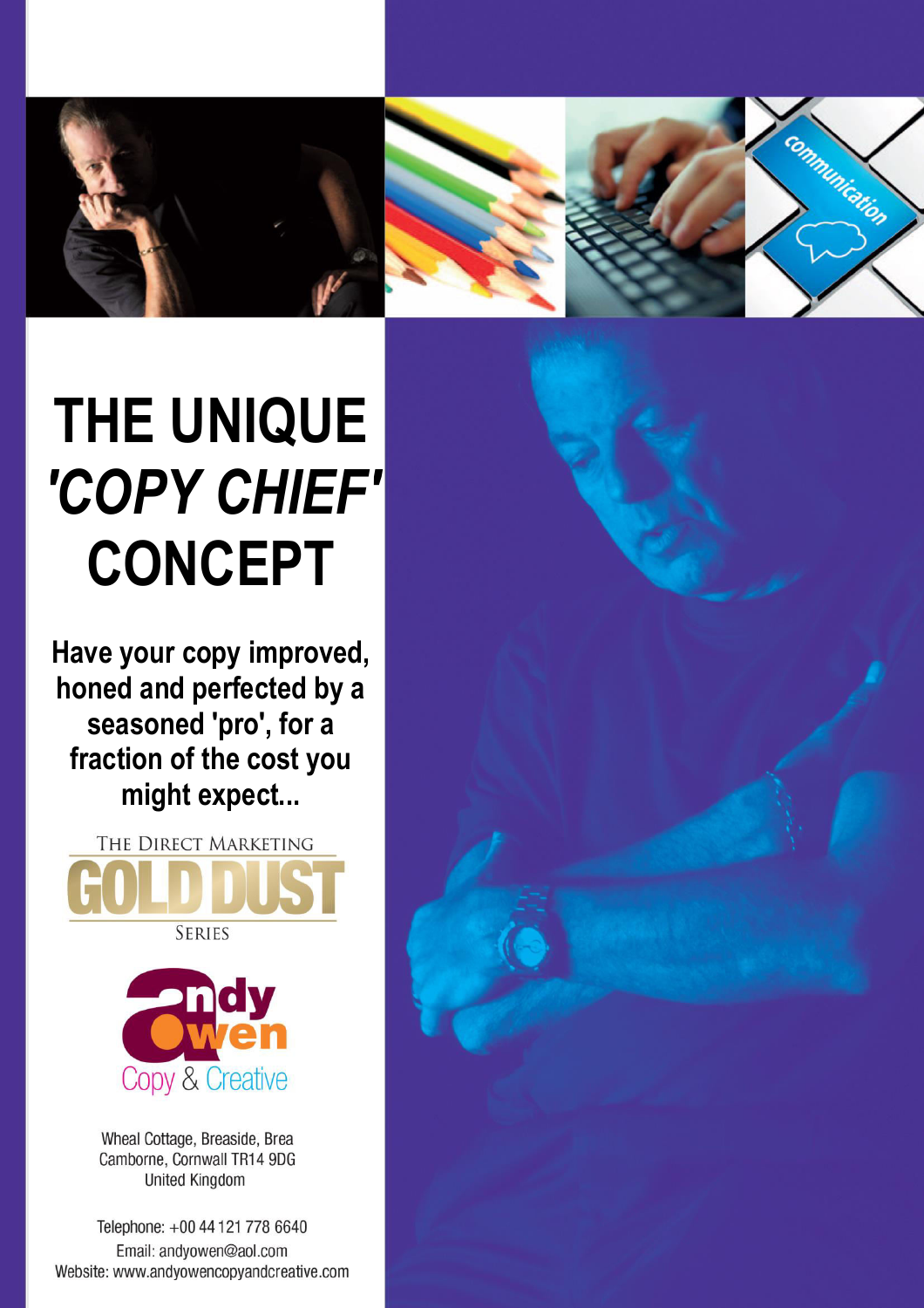

## **At a time when copy is more important than ever, wouldn't it be great if you could ensure that yours is always top quality - for every challenge?**

Well, you can. And, it's actually very simple. Let me explain...

Whichever way you look at it, the quality of copy around today, is extremely poor.

Whether it is for email, web pages, landing pages, social media posts, direct mail, door drops, SMS's, PPC and Facebook ads, blogs, print advertising, or anything else for that matter, the copy we see and have to suffer today, is simply not good enough.

Copy skills are at an all-time low. And, this comes at a time when copy has never been more important, as it's becoming more and more difficult to break through the defences of consumer and business targets.

Very few people who write copy these days, have been trained in the art of copywriting. Words don't seem to be important to the younger people in marketing today. Grammar, punctuation and spelling mistakes are everywhere you look. No one studies - and worse still - no one seems to care.

As we all know, it's words that do the selling. Not pretty pictures. So, it's vital that the copy we produce for any media challenge, is the very best it can be, at all times.

I'm talking here, about copy that *connects*. Copy that *engages* and *influences* the reader.

*Effective* copy. Copy that *SELLS.*

Does your copy do all that? If it does, you are very rich indeed - and you are in an extremely small select group in today's marketplace. So, I'm sorry to have bothered you.

If it doesn't do those things, then perhaps what I'm offering here, just might be of interest.

*'Copy Chief'* is a unique concept. I don't know of any other professional copywriter who is offering a service like this.

Effectively, I am guaranteeing you, the very finest and most effective copy for all your future marketing campaign challenges - at a fraction of the cost you might expect to pay.

It really is so simple. You write the copy. I make it better. *Much* better...

And, for peanuts, in the whole scheme of things. Here's how it could work for you...

You draft the copy – for any email, blog, social media post, sales letter, ad, DM pack, brochure, insert, door drop leaflet, SMS, web page, landing page – or anything else you need.

But, before any of that copy goes live, you send the draft(s) to me. And I review and improve the copy and delivery, ensuring it will work much harder for you. And for this service, we agree a fee that works for both of us.

I have no problem in giving you a one-off introductory price for a couple of initial examples, so you could see for yourself, the very real difference I would make to your campaigns.

That's because I have complete and total confidence that once you compare the copy, you will clearly see the immense value in what I am offering.

It's also because I should be writing for you - but, for some strange reason, I am not.

**…COPY CHIEF…PROFESSIONALLY WRITTEN COPY BY ANDY OWEN...COPY CHIEF...**